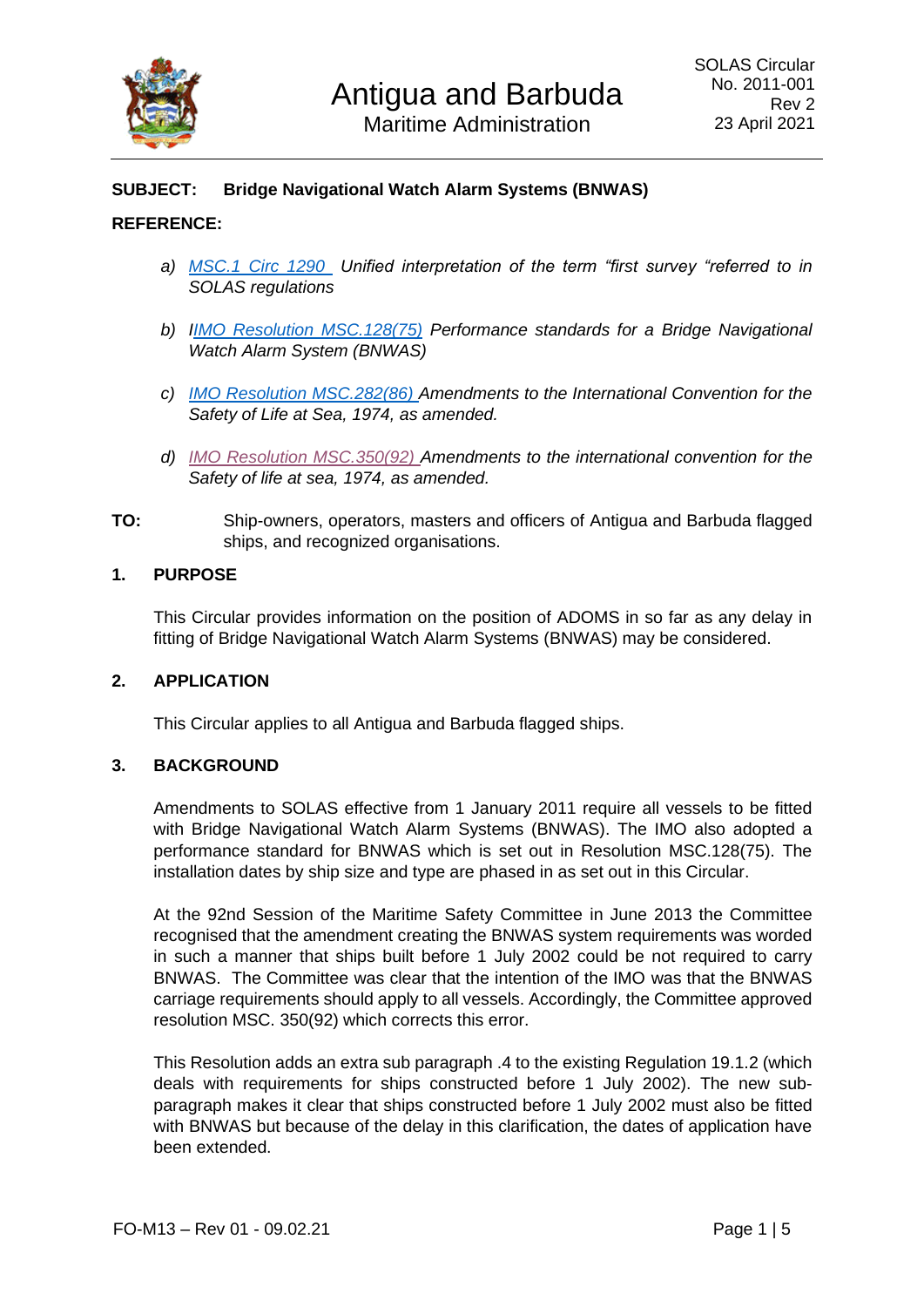# **4. OBLIGATIONS AND RESPONSIBILITES**

1. Dates of application (ships constructed on or after 1 July 2002). SOLAS Chapter V Regulation 19 is clear that for ships constructed on or after 1 July 2002 the following application dates for the BNWAS requirements apply:

\_\_\_\_\_\_\_\_\_\_\_\_\_\_\_\_\_\_\_\_\_\_\_\_\_\_\_\_\_\_\_\_\_\_\_\_\_\_\_\_\_\_\_\_\_\_\_\_\_\_\_\_\_\_\_\_\_\_\_\_\_\_\_\_\_\_\_\_\_\_\_\_\_

1. 1 July 2011:

For new cargo ships of 150 GT and above and new passenger ships of all sizes constructed on or after 1 July 2011

- 2. The first safety equipment or passenger ship safety survey after 1 July 2012. For passenger ships of all sizes and cargo ships of over 3000 GT constructed before 1 July 2011.
- 3. The first safety equipment survey after 1 July 2013. For cargo ships of 500 GT and above but less than 3000 gross tonnage constructed before 1 July 2011.
- 4. The first safety equipment survey after 1 July 2014. For cargo ships of 150 GT and above but less than 500 GT, constructed before 1 July 2011.
- 2. Dates of application, (Ships constructed before 1 July 2002)
	- 1. Resolution MSC.350(92) was adopted by the MSC and were deemed accepted on 1 July 2014 if there were no objections entred into force on 1 January 2015.
	- 2. The changes introduced by Resolution MSC.350 (92) took effect from 1 January 2015. Therefore, as worded, Regulation 19.2.2 does not apply to ships constructed before 1 July 2002 and these ships do not require to be fitted with BNWAS until the dates specified in Resolution MSC.350(92)
	- 3. The amended dates in the Resolution are:
		- 1. The first passenger ship safety survey after 1 January 2016. For passenger ships irrespective of size.
		- 2. The first Safety Equipment survey after 1 January 2016. For cargo ships of 3000 GT and upwards.
		- 3. The first Safety Equipment survey after 1 January 2017.

For cargo ships of 500 GT and upwards but less than 3000 GT.

4. The first safety equipment survey after 1 January 2018.

For cargo ships of 150 GT and upwards but less than 500 GT

3. Although the IMO have adopted Resolution MSC.350 (92) the clear intention of the IMO was and has been to require all ships to be fitted with BNWAS and the intention of the original amendment applying from 1 January 2011 was that all ships would be fitted by the dates set out currently in SOLAS.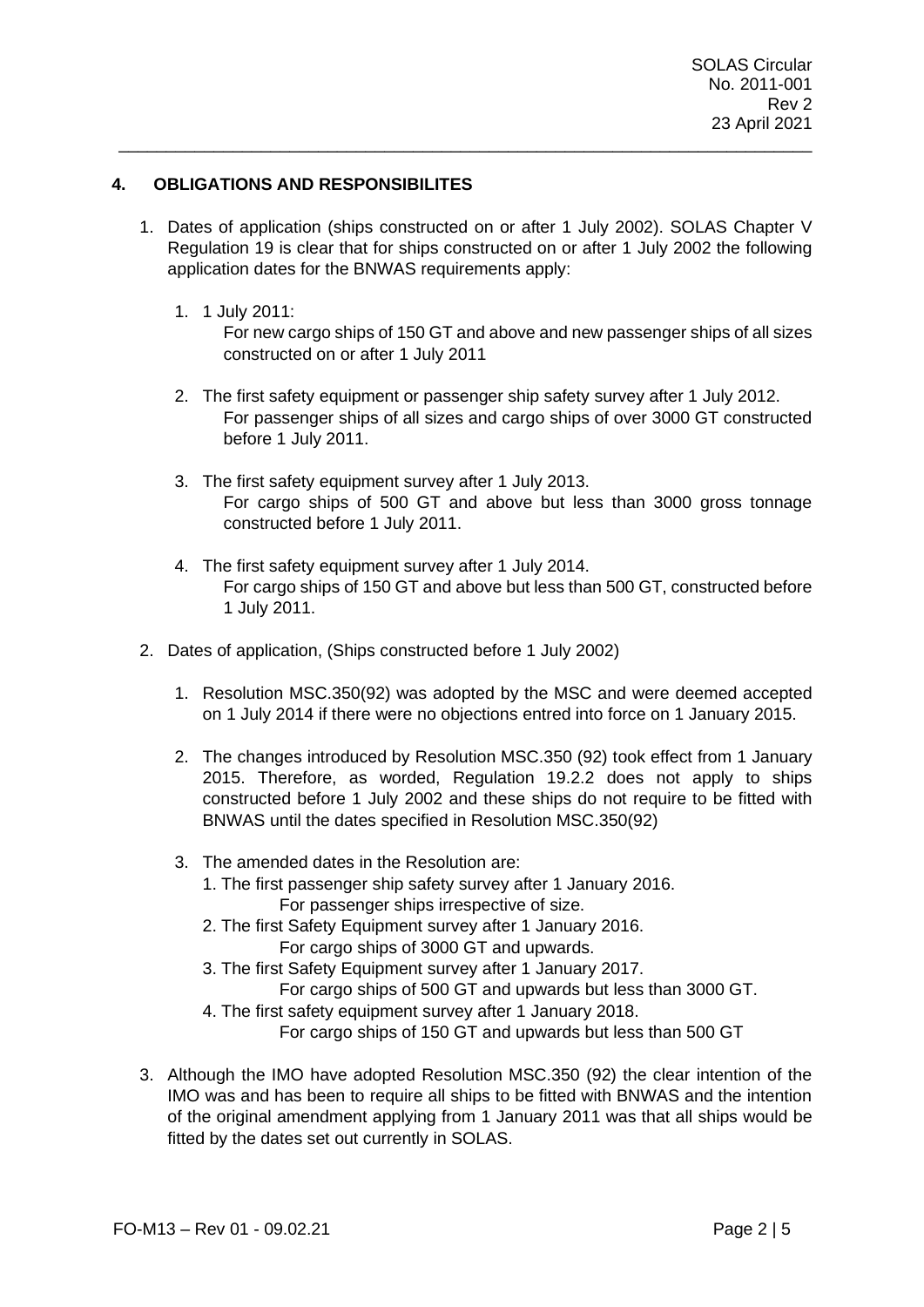4. While ADOMS can accept the correction by the IMO the Administration would strongly recommend that all Antigua and Barbuda ships should comply with the original implementation dates.

\_\_\_\_\_\_\_\_\_\_\_\_\_\_\_\_\_\_\_\_\_\_\_\_\_\_\_\_\_\_\_\_\_\_\_\_\_\_\_\_\_\_\_\_\_\_\_\_\_\_\_\_\_\_\_\_\_\_\_\_\_\_\_\_\_\_\_\_\_\_\_\_\_

- 5. Where no BNWAS is installed on a ship constructed before 1 July 2002 Consideration may be given to exempt it from the application of the carriage requirement when that ship will be taken permanently out of service within two years after the specified implementation date
- 6. BNWAS installed prior to 1 July 2011 that meet the MSC.128(75) standard:
	- 1. Existing installations that have documentary evidence of meeting the performance standard in IMO Resolution MSC.128(75) may continue in service. Ships should ensure that documentary evidence of the system's compliance with the performance standard is available on board. New installations should be accompanied by documentary evidence available on board to show that the equipment complies with the performance standard
- 7. BNWAS installed prior to 1 July 2011 that do not meet the MSC.128(75) performance standard:
	- 1. The amendments to the Convention (Chapter V, Reg. 19.2.2.4) allow the Administration to exempt existing BNWAS systems that do not fully comply with the performance standards adopted by the IMO on such conditions as it sees fit.
	- 2. The Administration of Antigua and Barbuda has decided that it will accept by exemption existing installations fitted before 1 July 2011 where:
		- 1. The installation complies with the German national standard notified to the IMO in 62321.3/1-SOLAS-Kap V/19, SLS 14/Circ. Dated 4 November 2011, and there is documentary evidence on board of this compliance, provided that, where there is an option for a 1.5-minute dormant period, this option is not used, and the ship's procedures ensure that it is not used. Or
		- 2. The installation meets the following minimum standards:
			- 1. The operational modes can be switched by a key protected or password protected selection system between "on" and "off",
			- 2. Once operational the system remains dormant for periods which can be selected between 3 minutes and 12 minutes. (Where a 1.5-minute option is provided this should be disabled if possible and if not disabled it should be clearly marked "not to be used" and the ship's operational procedures should ensure this.)
			- 3. At the end of the dormant period there is a visual indication to the watchkeeper on the bridge.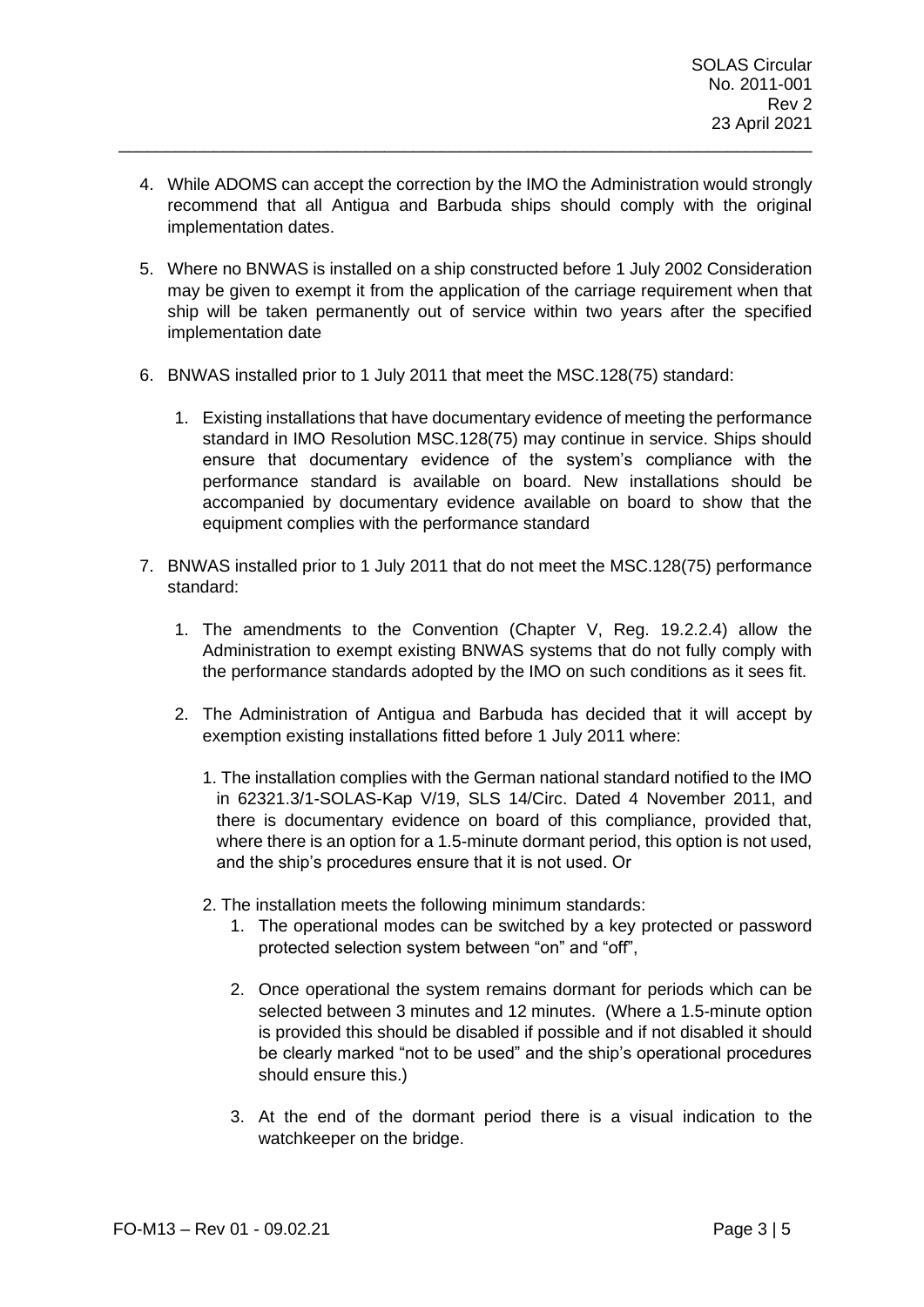4. 15 Seconds after the visual indication, if the system is not reset by the watchkeeper, there should be an audible indication on the bridge.

\_\_\_\_\_\_\_\_\_\_\_\_\_\_\_\_\_\_\_\_\_\_\_\_\_\_\_\_\_\_\_\_\_\_\_\_\_\_\_\_\_\_\_\_\_\_\_\_\_\_\_\_\_\_\_\_\_\_\_\_\_\_\_\_\_\_\_\_\_\_\_\_\_

- 5. 15 Seconds after the bridge audible indication, if the system is not reset, there should be a second stage audible alarm at the backup officer or the master's cabin.
- 6. Between 90 and 180 seconds after the second stage audible alarm, if the system is not reset, there should be a third stage audible alarm at the locations of other crew members. The third stage alarm should be distinct from the fire alarm / general alarm if practicable; however, in existing installations where the design of the system is such that it is not possible to separate the BNWAS alarm from the general alarm, the use of the general alarm for the BNWAS 3rd Stage audible alarm will be accepted.
- 7. The locations of the reset buttons on the bridge are only in positions from where it is possible to provide a proper lookout.
- 8. The system is supplied from both main power and from emergency power.
- 9. The system is suitable for installation on board in terms of electromagnetic compatibility. This may be ascertained by either evidence of compliance with a suitable standard (IE60945, IACS UR E10) or where there is no documentation the attending surveyor is able to establish that there is sound evidence that it has been in operation for a period of time with no compatibility issues affecting other bridge equipment and that the magnetic compass performance, as demonstrated by records of deviations on a full range of headings, is demonstrated to be unaffected.
- 3. Each of the recognised organisations for Antigua and Barbuda is authorised to issue exemptions applicable to ship's Cargo Ship Safety Equipment Certificates "if previously authorised by the Administration". This Circular serves as authorisation to the recognised organisations to issue exemptions where required for BNWAS systems fitted prior to 1 July 2011 and which do not have documentary evidence of meeting the performance standards in MSC.128(75) if the existing systems meet either of the criteria stated above.
- 4. In any case where an RO issues an exemption to an Antigua and Barbuda ship in accordance with this arrangement, a copy of the exemption in electronic form should be set to both the ADOMS St. John's office: [technical@abregistry.ag](mailto:technical@abregistry.ag) and to the ADOMS Oldenburg office. [info@antiguamarine.com](mailto:info@antiguamarine.com)
- 8. Use of the system in practice.
	- 1. The SOLAS amendments require that the BNWAS should be in operation whenever the ship is underway at sea. The Administration defines this to mean at sea when normal watch-keeping is undertaken and does not define this to include: